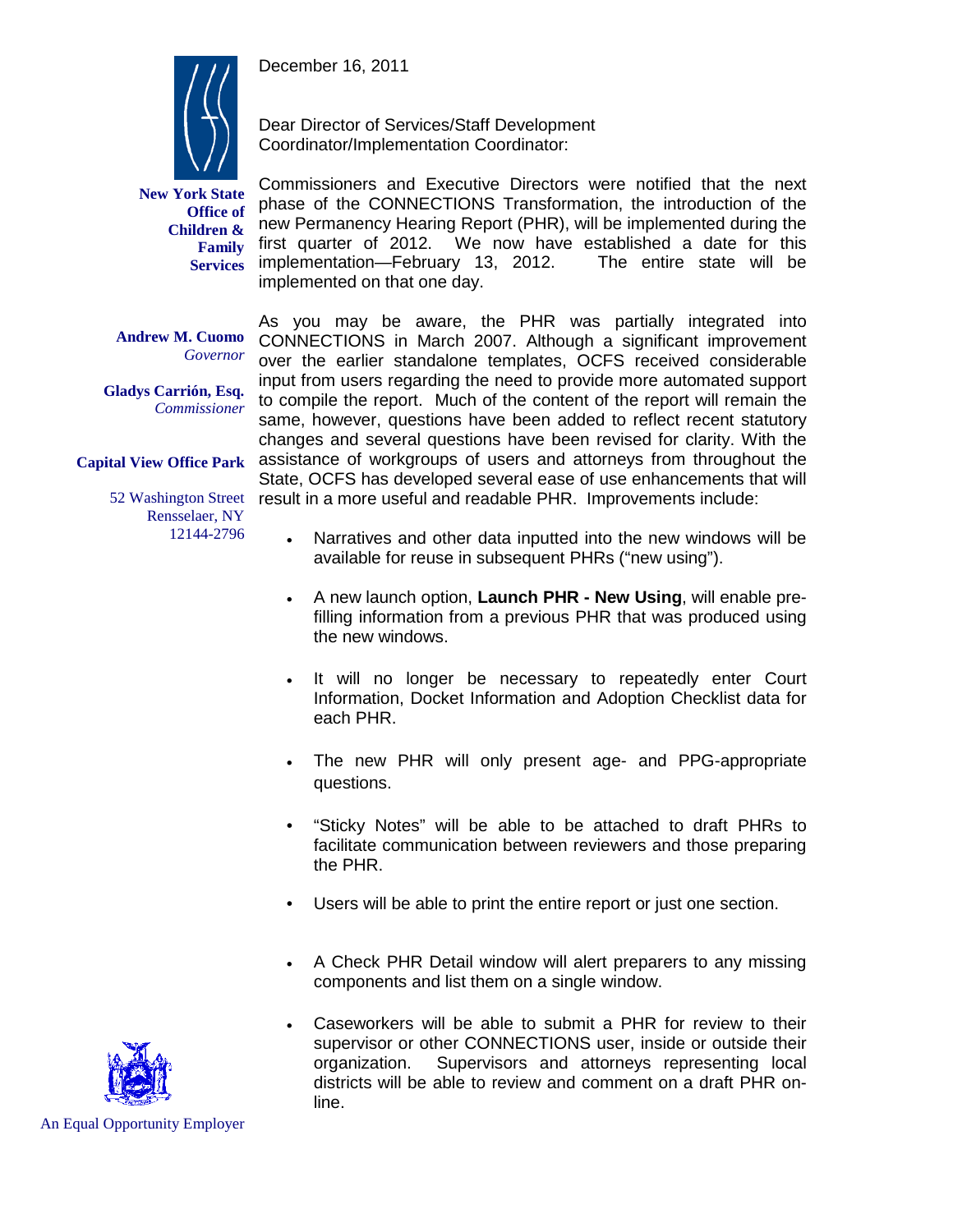The local district will have the option to include space for an attorney signature on the Verification Page.

OCFS will be providing support for the implementation in the following ways:

- **Training**—Two and a half hour training sessions will be available from January  $9<sup>th</sup>$  through February 10th. Districts and agencies will be able to choose between attending regional classes in computer labs with instructors or instructor-led iLinc sessions taken over the internet from one's desktop. In addition, electronic exercises to reinforce the training will be available online through the OCFS website and an activities booklet for use in conjunction with the training data base will also be provided. Lastly, a Quick Start Guide will offer basic documentation to help caseworkers to get started in using the Permanency Hearing Report. Here is a link to the training schedule: <http://stars.bsc-cdhs.org/>
- **Business Process Review**—Districts and Voluntary Agencies will need to consider whether to add space for an additional signature on the Verification Page. In addition, Districts and Voluntary Agencies will need to determine whether the Submit for Review process will replace current "off line" review procedures. If DSS attorneys will review the draft PHR on-line, it must be determined whether the attorneys will require access to CONNECTIONS and training. OCFS regional staff will provide business process analysis support to assist districts and agencies in making these determinations. An Impact Analysis (see attached below) also has been prepared to assist local management in considering possible business process options offered by the PHR.



• **Implementation Support**—Regional Staff have already begun regional and local meetings orienting management level staff to the challenges and choices available to local districts and agencies as they implement the redesigned PHR. Regional OCFS staff will also be available on site to assist line staff and supervisors in the use of the PHR once it has been implemented. Attached below is an implementation checklist which should provide a useful guide for districts and agencies as they prepare to implement the PHR build.